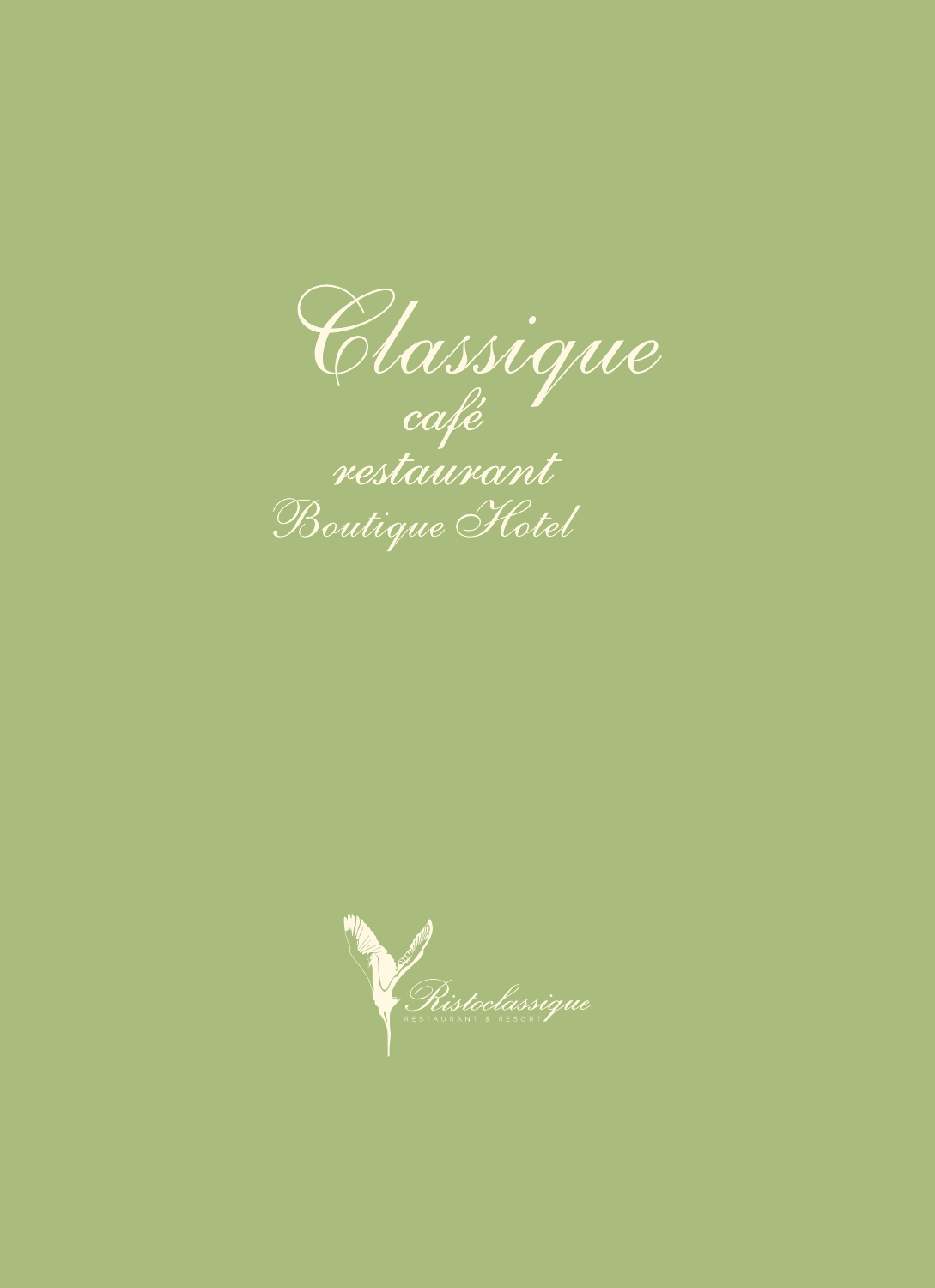# SPECIALS

## LA TARTARE DI TONNO ROSSO ADRIATICO IKEJIME € 18

Ikejime Adriatischer Rote-Thunfisch-Tartar Ikejime Adriatic red tuna tartare



# TONNO ROSSO ADRIATIC IKEJIME

I tonni rossi ADRIATIC IKEJIME sono pescati nel Mar Adriatico da piccoli pescherecci che applicano il metodo dell'Ike Jime che garantisce al pesce la minor sofferenza e preserva la qualità delle carni grazie alla ridotta produzione di istamina.

La carne è magra, rossa e il fornitore seleziona solo gli ultimi tonni della giornata, ovvero quelli con la minor permanenza sul peschereccio, garantendo un pescato più selettivo.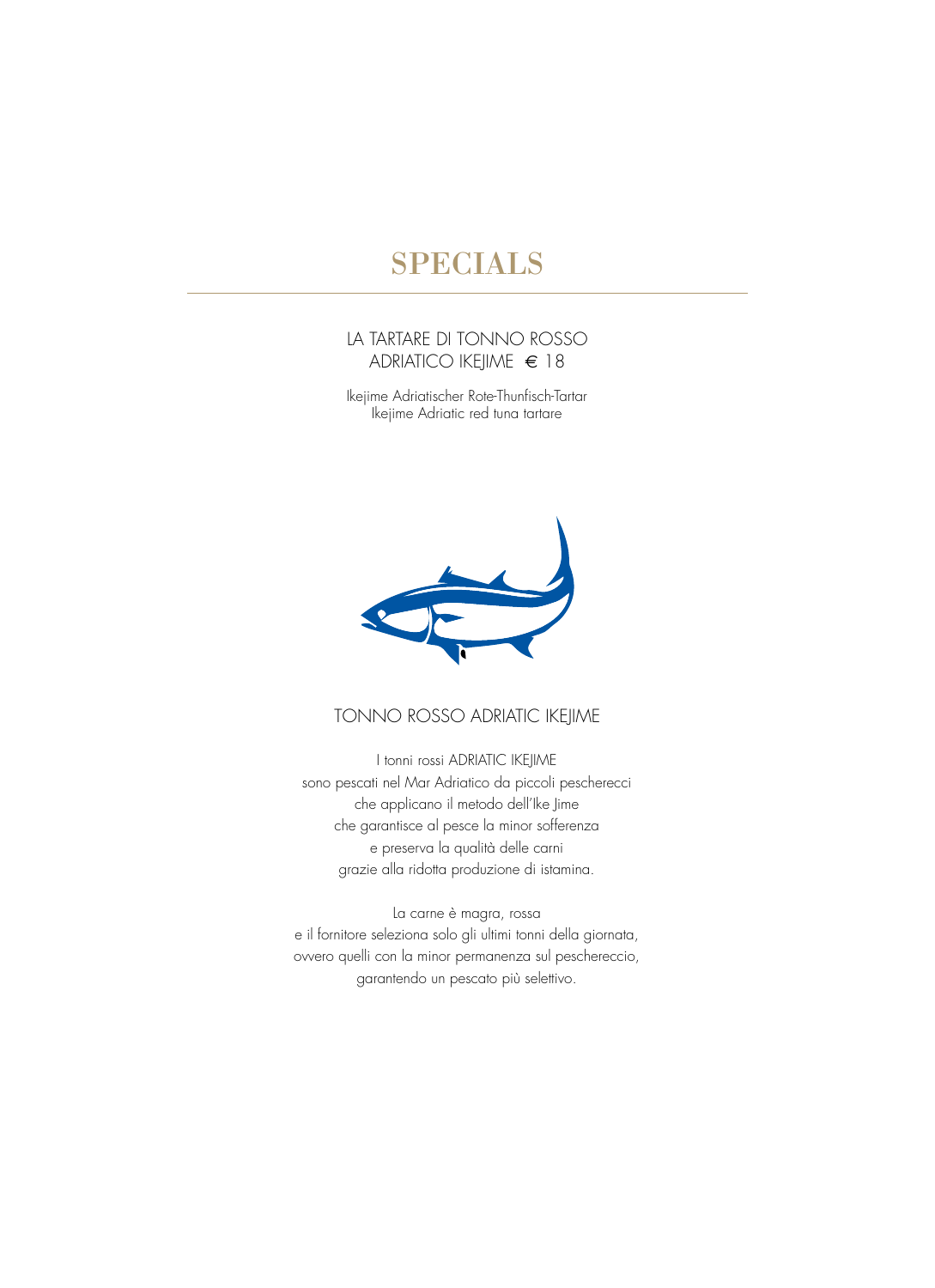# I CRUDI

## CAVIALE SIBERIAN ADAMAS 10 GR BURRO E BLINIS  $\in$  24

Sibirischer Adamas Caviar 10gr mit Butter und Blinis 10gr of Siberian adamas Caviar with butter and blinis

OSTRICHE "UTAH BEACH" SPECIAL 1 PZ  $\in$  4 Auster "Utah Beach" Spezial Oysters "Utah Beach" special

GAMBERI ROSSI MAZARA 1 PZ € 3.5 Mazara Rote Garnelen - Mazara red prawns

TARTARE DI GAMBERI ROSSI MAZARA € 18 Rotes Mazara-Garnelentartar - Red Mazara prawn tartare

# ANTIPASTI DI PESCE

### SAUTÈE DI COZZE E VONGOLE  $\in$  14.5

Sautinierte Miesmuscheln und Venusmuscheln Sautéed mussels and clams

### L'INSALATA DI POLPO, OLIVE DI TAGGIA, PATATE E DATTERINO CONFIT  $\epsilon$  15

Krakensalat, Taggia-Oliven, Kartoffeln und Confit-Datterino-Tomaten Octopus salad, Taggia olives, potatoes and confit datterino tomatoes

> SARDE DEL GARDA AI TRE MODI  $\in$  13 FRITTE, ALLA GRIGLIA, IN SAOR Sardinen aus Garda, frittiert, gegrillt und in saor Sardines from Garda, fried, grilled and in saor

COCKTAIL DI MAZZANCOLLE 80'S STYLE € 13.5 Garnelencocktail im Stil der 80er Jahre 80's style prawn cocktail

Gentile cliente, le informazioni circa la presenza di sostanze o di prodotti che provocano allergie o intolleranze sono disponibili rivolgendosi al personale in servizio. / Sehr geehrter Gast, Informationen zu Substanzen und Produkten, die Allergien oder Unverträglichkeiten auslösen können, erhalten Sie auf Nachfrage von unserem Diensthabenden Personal. / Dear guest, you can also ask our staff on duty for information on substances and products that can provoke allergies or intolerances.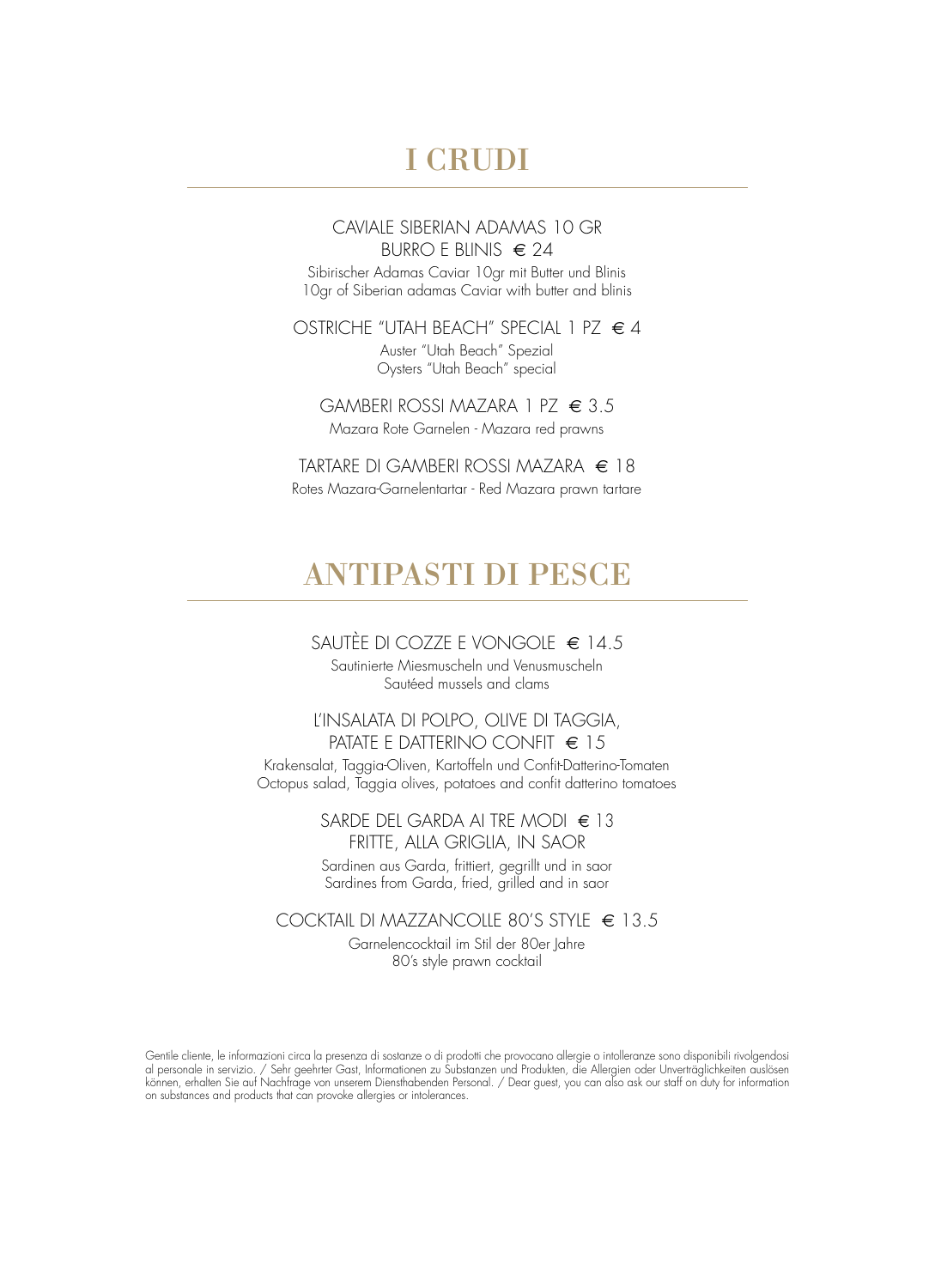# ANTIPASTI DI TERRA

#### CAPRESE DI BUFALA CAMPANA DOP  $\in$  13

Tomaten mit Büffelmozzarella Tomatoes with buffalo mozzarella

### CRUDO DI PARMA "RULIANO" 24 MESI E BURRATA DI ANDRIA  $\in$  13.5

Ruliano-Parma roher Schinken 24 Monate alt mit Andria Burrata Käse Ruliano-Parma raw ham aged 24-month with Andria burrata cheese

### CARPACCIO DI BISONTE, PARMIGIANO 24 MESI E TARTUFO ESTIVO € 15

Bison Carpaccio mit Parmesan 24 Monate alt und Trüffel Bison carpaccio with Parmesan aged 24 months and truffle

#### TARTARE DI SCOTTONA BATTUTA A COLTELLO  $\in$  15

Handgeschnittenes Rinder "Scottona" Tartar Hand-cut beef "Scottona" tartare

#### PROSCIUTTO CRUDO DI PARMA "RULIANO" 24 MESI E MELONE € 15

Ruliano-Parma roher Schinken 24 Monate alt mit Melone Ruliano-Parma raw ham aged 24-month with melon

# I PRIMI DI PESCE

# SPAGHETTO ALLE VONGOLE VERACI  $\in$  16.5

Spaghetti mit Venusmuscheln - Spaghetti with clams

### PACCHERI ALL'ARAGOSTA (300/400 GR) € 18.5 Paccheri mit Hummer (300/400 gr) - Paccheri with lobster (300/400 gr)

CAVATELLI AL CARTOCCIO DI TONNO FRESCO PINNE GIALLE, OLIVE E DATTERINO  $\in$  13.5

Cavatelli Pasta in Folie gekocht mit frischem Thunfisch, Oliven und Datterino-Tomaten Cavatelli pasta cooked in foil with fresh tuna, olives and datterino tomatoes

# GNOCCHETTI DI PATATE MAZZANCOLLE, DATTERINO GIALLO E BURRATA AFFUMICATA € 14

Kartoffelknödel mit Garnelen, gelben Datterino-Tomaten und geräuchertem Burrata-Käse Potato dumplings with shrimp, yellow datterino tomatoes and smoked burrata cheese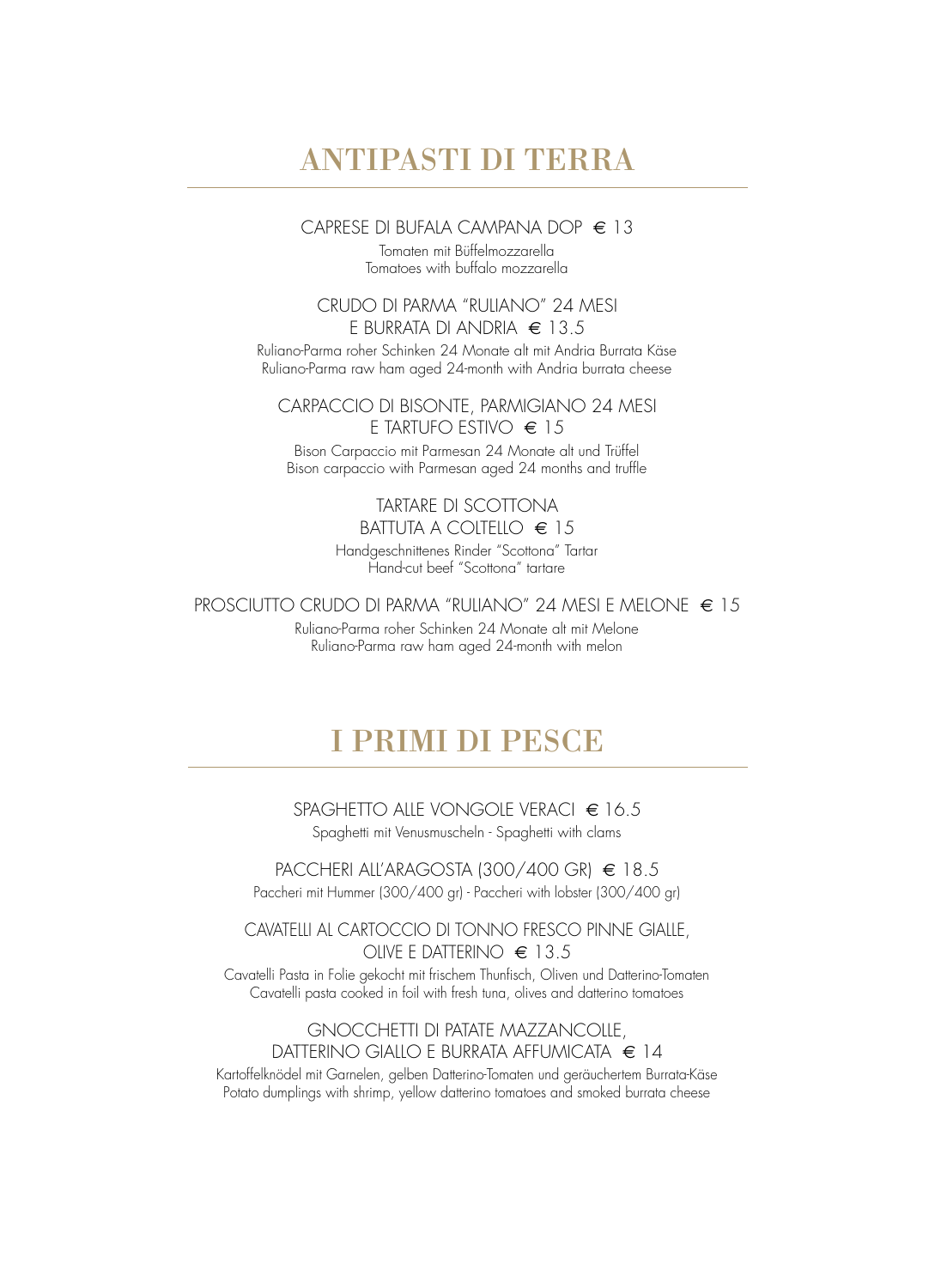# I PRIMI DI TERRA

# SPAGHETTI AL POMODORO FRESCO E BASILICO € 12

Spaghetti mit frischen Tomaten und Basilikum Spaghetti with fresh tomato and basil

#### TORTELLINI DI VALEGGIO AL BURRO FUSO E SALVIA € 12

Tortellini mit zerlassener Butter und Salbei Tortellini with melted butter and sage

#### TAGLIOLINI AL RAGÙ DI VITELLO  $\in$  12

Tagliolini mit Kalbsragout Tagliolini with veal ragout

PAPPARDELLE AI FUNGHI PORCINI E CHIODINI  $\in$  13.5

Pappardelle mit Steinpilzen und Honigpilzen Pappardelle with porcini mushrooms and honey mishrooms

# I SECONDI DI PESCE

BRANZINO ALLA GRIGLIA (400/600 GR)  $\in$  18 Gegrillter Seebarsch (400/600gr) Grilled seabass (400/600gr)

# POLPO ALLA GRIGLIA, CREMA DI FAVE, CICORIA ED OLIO AL PREZZEMOLO € 17

Gegrillte Krake, Ackerbohnen Creme und Chicorée mit Petersilienöl Grilled octopus, broad beans cream and chicory with parsley oil

GAMBERONI IMPERIALI ALLA GRIGLIA € 20 Gegrillte Kaisergarnelen - Grilled king prawns

### TONNO ROSSO MACKINTOSH "IKEJIME" AGRETTI E COULIS AGLI AGRUMI € 21.5

Kurz gebratener roter Mackintosh "Ikejime" Thunfisch, Agretti und Citrus Coulis Seared Mackintosh "Ikejime"red tuna, agretti and citrus coulis

## FRITTO MISTO DELLA CASA  $\in$  17

Gemischter frittierter Fisch des Hauses Mixed fried fish of the house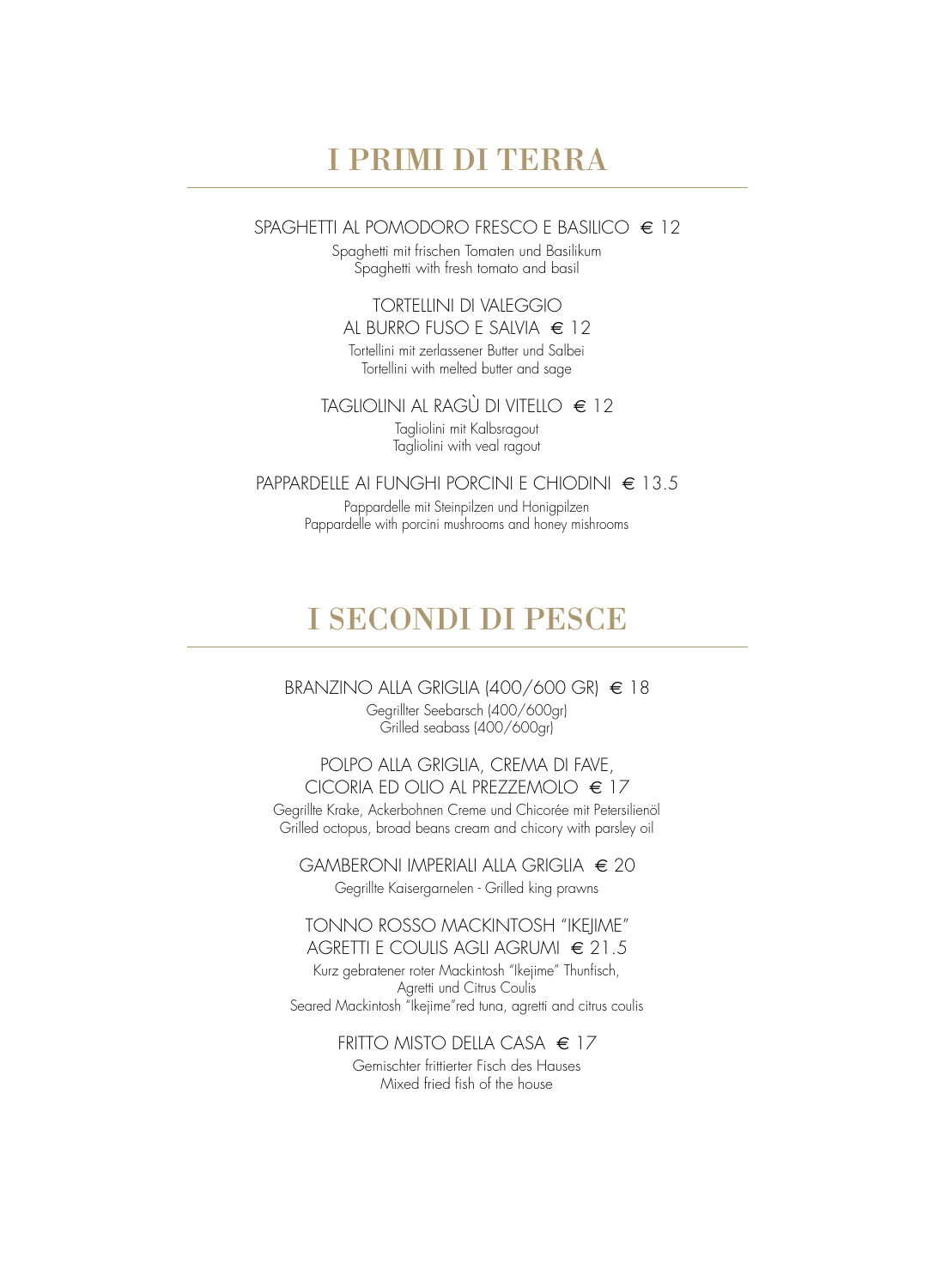# I SECONDI DI TERRA

COSTOLETTE D'AGNELLO ALLA BRACE € 17.5 Gegrillte Lammkoteletts - Grilled lamb chops

COSTATA DI SCOTTONA ALLA GRIGLIA (450/500 GR)  $\in$  20 Gegrilltes Scottona Rindfleisch Steak (450/500 gr) Grilled Scottona beef steak (450/500 gr)

### TAGLIATA RIBEYE DI BLACK ANGUS (250 GR) CON CHIODINI, PORCINI € 23

Geschnittenes Rindfleisch Black Angus 250 gr mit Honigpilzen, Steinpilzen Sliced Black Angus beef 250 gr with honey mushrooms, porcini mushrooms

#### FILETTO DI MANZO ALLA BRACE  $\in$  21.5

Gegrilltes Rinderfilet Grilled beef fillet

### COTOLETTA DI VITELLO ALLA MILANESE CON L'OSSO E PATATE FRITTE CON LA BUCCIA  $\in$  18

Mailänder Kalbskotolett-Paniert mit Knochen und Pommes Frites Milanese veal cutlet with bone and french fries

# PLUMA DI MAIALINO IBERICO, RADICCHIO STUFATO, FUNGHI DI STAGIONE E POLENTA FRITTA  $\in$  19

Iberische Schweinefleischpluma, gedünsteter Radicchio, saisonale Pilze und gebratene Polenta Iberian pork pluma, stewed radicchio, seasonal mushrooms and fried polenta

#### In mancanza di prodotto fresco si serve surgelato

Fehlt das Frischprodukt wird es durch ein Tiefkühlprodukt ersetzt Frozen products may be used when fresh products are not available

Coperto - Gedeck - Cover charge € 2.5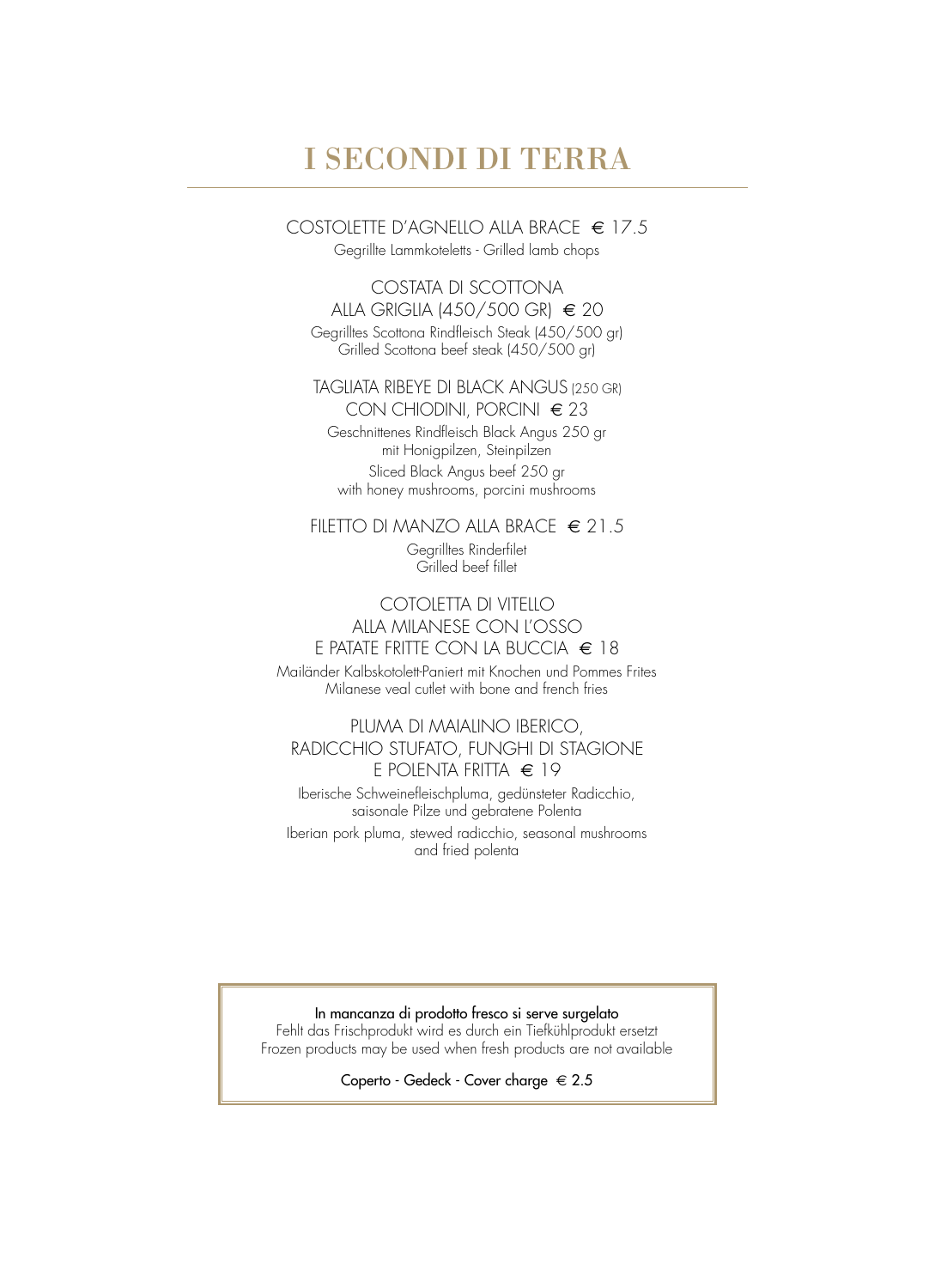# I CONTORNI

INSALATA MISTA DI STAGIONE  $\epsilon$  6 Gemischter saisonaler Salat - Mixed seasonal salad

ZUCCHINE NOVELLE SPADELLATE CON I LORO FIORI  $\epsilon$  6

Sautierten Zucchini mit ihren Blüten Sautéed zucchini with their flowers

ZUCCA AL FORNO CON LISUOI SEMI TOSTATI ED ERBETTE  $\in$  5

Gebackener Kürbis mit gerösteten Kernen und Kräutern Baked pumpkin with toasted seeds and herbs

MELANZANE PERLINE SPADELLATE AL ROSMARINO  $\epsilon$  5.5 Gebratene Auberginen mit Rosmarin - Sautéed aubergines with rosemary

FAGIOLINI E POMODORINI GIALLI  $\epsilon$  6 Grüne Bohnen und gelbe Kirschtomaten - Green beans and yellow cherry tomatoes

> SPINACI SALTATI AL BURRO € 5 In Butter gebratener Spinat - Spinach sautéed in butter

> > PATATE FRITTE  $\epsilon$  5 Pommes frittes - French fries

PATATE SALTATE AL ROSMARINO  $\in$  5 Bratkartoffeln mit Rosmarin - Potatoes tossed in rosemary

# LE INSALATONE

## BUFALA  $\in$  13.5

Insalata mista di stagione, filetti di tonno, cipolla rossa di tropea, mozzarella di bufala campana Gemischter saisonaler Salat, Thunfischfilets, rote Tropea-Zwiebel, Büffelmozzarella Mixed seasonal salad, tuna fillets, red Tropea onion, buffalo mozzarella

### LA LEGGERA  $\in$  14

Finocchio, salmone affumicato, caprino, arancia, sesamo tostato Fenchel, Räucherlachs, Ziegenkäse, Orange, gerösteter Sesam Fennel, smoked salmon, goat cheese, orange, toasted sesame

## LA GRECA € 13

Cetrioli, feta, pomodori, olive taggiasche, cipolla rossa, origano e basilico Gurken, Feta, Tomaten, Taggiasca-Oliven, rote Zwiebeln, Oregano und Basilikum Cucumbers, feta, tomatoes, Taggiasca olives, red onion, oregano and basil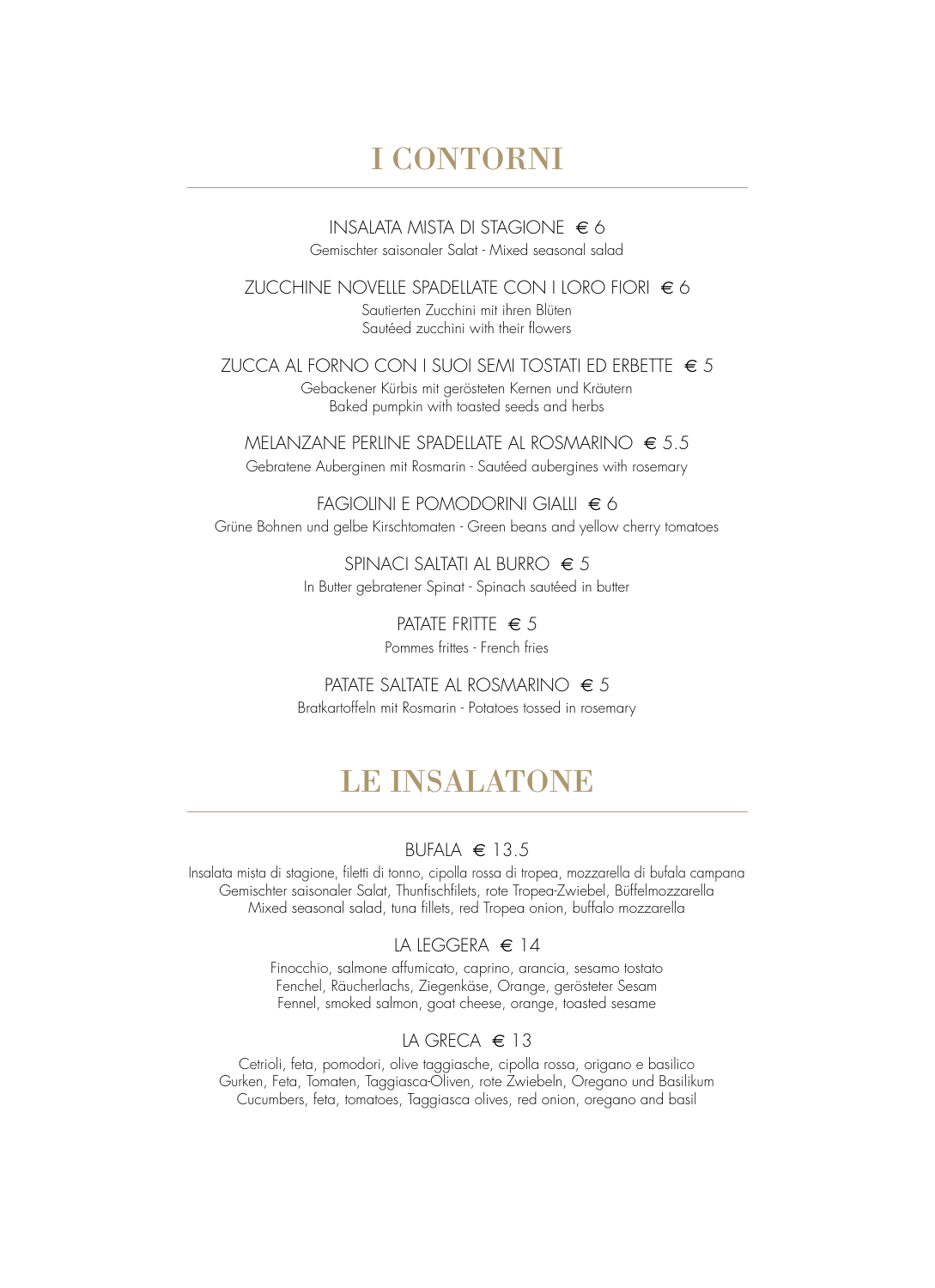# LE PIZZE

PER LE NOSTRE PIZZE UTILIZZIAMO SOLO FARINE NATURALI MACINATE A PIETRA CON GRANO PROVENIENTE DA COLTURE BIOLOGICHE, CHE LE RENDE UNICHE PER DIGERIBILITÀ E SAPORE.

OLTRE ALLE PIZZE CLASSICHE ABBIAMO CERCATO DI PROPORRE DELLE PIZZE ALTERNATIVE CON ABBINAMENTI CURIOSI. POTRETE COMUNQUE COMPORRE LE PIZZE A VOSTRO PIACIMENTO.

### LA MARGHERITA  $\in$  7.5

Polpa di pomodoro, mozzarella Tomaten, Mozzarella Tomatoes, cheese

## LA PROSCIUTTO COTTO DI PRAGA E FUNGHI CARDONCELLI € 10

Polpa di pomodoro, mozzarella, prosciutto di Praga, funghi Cardoncelli Tomaten, Mozzarella, Prager Schinken, Cardoncelli-Pilzen Tomatoes, cheese, Praga ham, Cardoncelli mushrooms

#### LA BIANCA AI QUATTRO FORMAGGI  $\in$  10

Mozzarella, ricotta, grana, gorgonzola, Robiola Mozzarella,Quark, Parmesan, Gorgonzola, Robiola Käse Cheese, roft, parmesancheese, gorgonzola, Robiola cheese

### LA TONNO E CIPOLLA ROSSA DI TROPEA € 10

Mozzarella, polpa di pomodoro, tonno, cipolla rossa di Tropea Mozzarella, Tomaten, Thunfisch, Tropea rote Zwiebel Mozzarella, tomatoes, tuna, Tropea red onion

#### LA ORTAGGI MISTI DI STAGIONE € 11

Mozzarella, polpa di pomodoro, verdure di stagione, grana Mozzarella, Tomaten, Gemüse, Parmesankäse Cheese, tomatoes, vegetables, Parmesan cheese

### LA GORGONZOLA DOLCE DOP, NOCCIOLE E PERE AL FORNO  $\in$  10

Mozzarella, Gorgonzola dolce, nocciole, pere Mozzarella, Gorgonzola Käse, Haselnüsse, Birne Mozzarella, Gorgonzola cheese, hazelnuts, pears

#### LA BURRATINA DI BUFALA € 12.5

Mozzarella di bufala, polpa di pomodoro San Marzano DOP, crema di pomodorino giallo, burratina intera, basilico Büffelmozzarella, frische San Marzano Tomaten, gelbe Tomatencreme, kleiner Burrata-Käse, Basilikum Buffalo mozzarella, fresh San Marzano tomatoes, yellow tomato cream, small burrata cheese, basil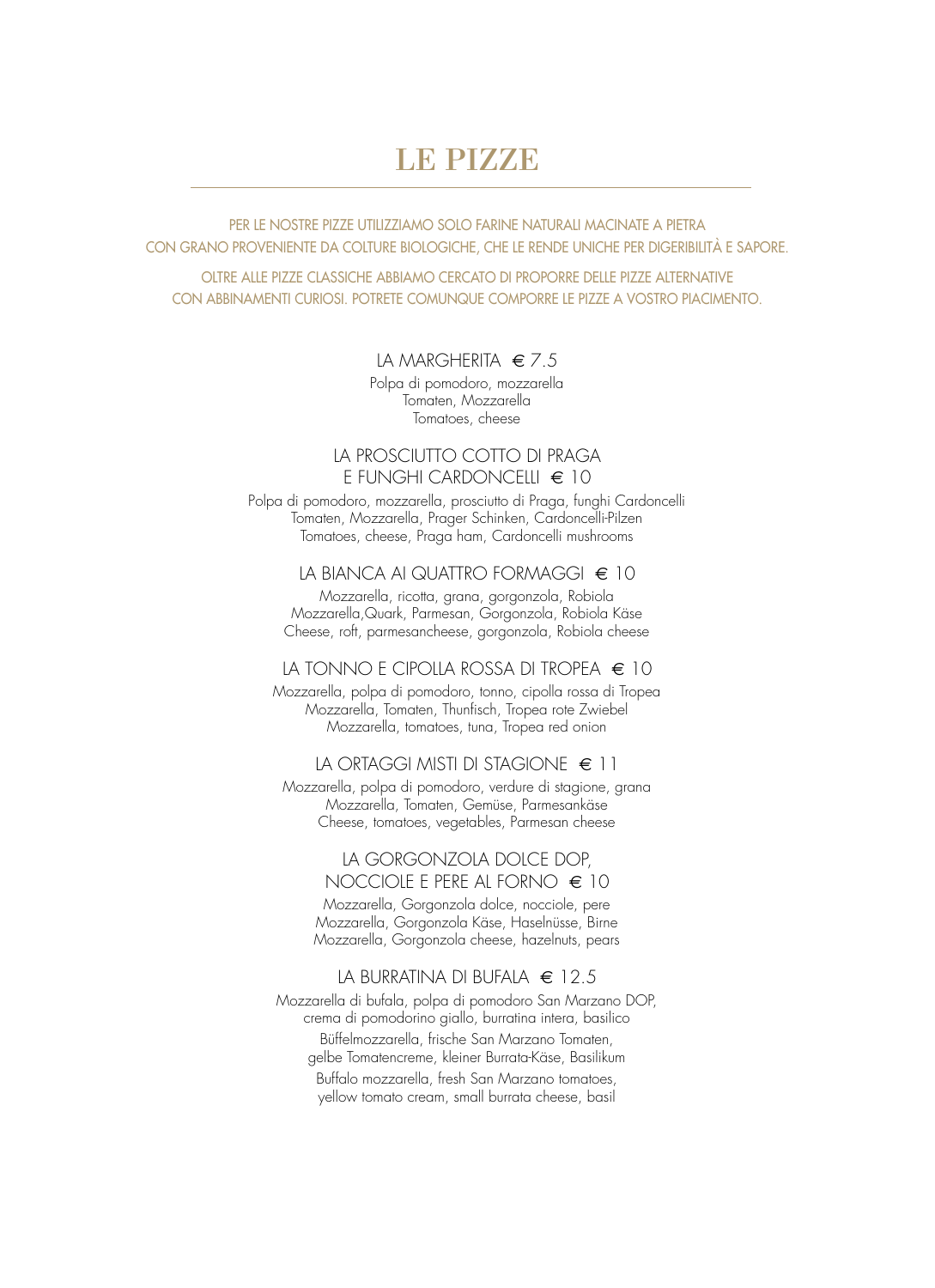# IL CALZONE RICOTTA E CARDONCELLI € 11

Mozzarella, funghi cardoncelli, prosciutto, ricotta di bufala Mozzarella, Pilzen, Schinken, Büffel Quark Cheese, mushrooms, ham, buffalo Ricotta

#### LA GAMBERI E BURRATINA AFFUMICATA  $\in$  12.5

Mozz. di bufala, datterino giallo, burrata aff. intera, gamberi, basilico Büffelmozzarella, gelbe Kirschtomaten, Geräucherter Burrata, Garnelen, Basilikum Buffalo mozzarella, yellow cherry tomatoes, smoked burrata cheese, prawns, basil

#### LA CRUDO DI PARMA "RULIANO" 24 MESI € 11.5

Polpa di pomodoro, mozzarella, crudo di parma Ruliano 24 mesi Tomaten, Käse, Parma Schinken im alter von 24 Monaten Tomatoes, cheese, Parma ham aged 24 months

#### LA PESCE SPADA E ROBIOLA  $\in$  11.5

Mozzarella, pomodorini confit, emulsione di basilico, carpaccio di pesce spada, Robiola

Mozzarella, Confit Tomaten, Basilikumsauce, Schwertfisch Carpaccio, Robiola-Käse Cheese, confit tomatoes, basil sauce,

swordfish carpaccio, Robiola cheese

#### LA STRAUSS  $\in$  10.5

Mozzarella, fiori di zucca, alici di Cetara, Stracciatella Mozzarella, Zucchiniblüten, Cetara-Sardellen, Stracciatella Cheese, courgette flowers, Cetara anchovies, Stracciatella

## LA CLASSIQUE  $\in$  11

Crema di porcini tartufata, mozzarella di bufala e carpaccio Getrüffelte Steinpilzecreme, Büffelkuh-Mozzarella und mariniertes Fleish Mushroom and truffles cream with buffalo's mozzarella and marinade meat

## LA PORCHETTA € 10

Polpa di pomodoro, mozzarella, porchetta, robiola, patate al forno, grana Tomaten, Mozzarella, Schweinebraten, Robiola Käse, Kartoffeln, Parmesan Tomatoes, cheese, porchetta, Robiola cheese, baked potatoes, parmesan

### LA FRIARIELLI E SALSICCIA € 10

Mozzarella di bufala, friarielli e salsiccia Büffelmozzarella, Rübensprossen, Wurst Buffalo mozzarella, turnip tops, sausage

### LA ZUCCA E PANCETTA  $\in$  11

Mozzarella di bufala, zucca, pancetta arrotolata, pomodoro semi secco Büffelmozzarella, Kürbis, gerollter Speck, getrocknete Tomate Buffalo mozzarella, pumpkin, rolled bacon, dried tomato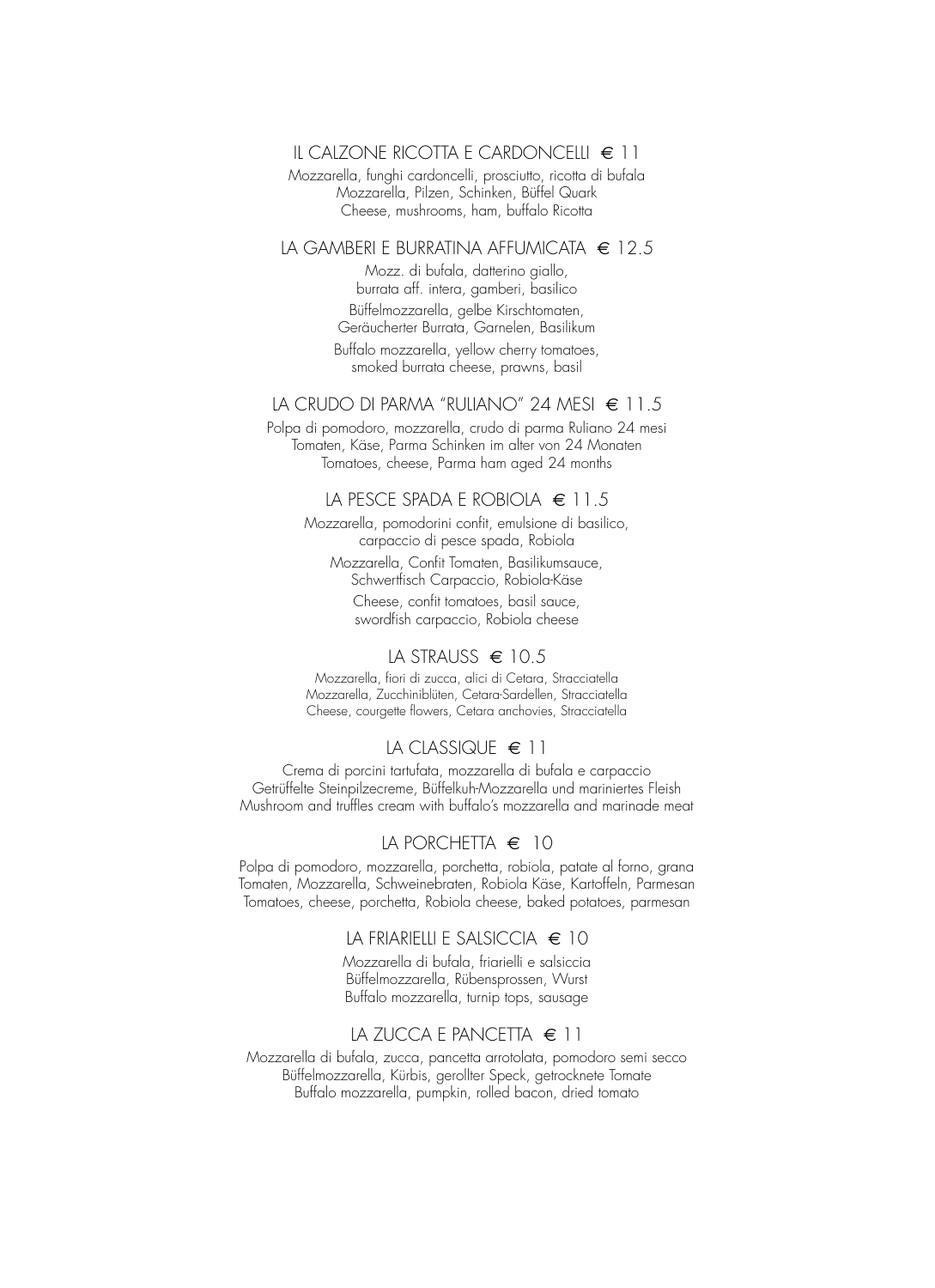# BEVANDE (GETRÄNKE)

| Bibite (Coca, Fanta, Lemon, Sprite, The) 0,21. € 2.5                |  |
|---------------------------------------------------------------------|--|
| Bibite (Coca, Fanta, Lemon, Sprite, The). 0,4 l. € 4                |  |
| Spremute naturali $\ldots \ldots \ldots \ldots \ldots \ldots \in 5$ |  |
|                                                                     |  |
| Acqua minerale 0,7 l . € 3.5                                        |  |

# BIRRE

| Spina piccola $\ldots \ldots \ldots \ldots \ldots \ldots 0,2$   $\epsilon$ 3 |  |
|------------------------------------------------------------------------------|--|
|                                                                              |  |
| Spina grande $\dots\dots\dots\dots\dots\dots\dots\dots\dots$                 |  |
| Weizen Erdinger 0,5 $\mathsf{I} \cdot \mathsf{E}$ 6                          |  |
|                                                                              |  |
|                                                                              |  |
|                                                                              |  |

# BIRRE SPECIALI RIFERMENTATE IN BOTTIGLIA

| Amburon Blanche $4.5\%$ 0.75   $\in$                                      |  |
|---------------------------------------------------------------------------|--|
| Amburon Ambre 6,3 % 0,75   . $\in$ 1                                      |  |
| Vaurien 5,7 % (alta fermentazione) $\therefore$ 0,33 $\theta$ . $\in$ 4.5 |  |

# **CAFFETTERIA**

|                                                                            | $\overline{2}$ |
|----------------------------------------------------------------------------|----------------|
|                                                                            | $\overline{2}$ |
|                                                                            | 3              |
| Caffè corretto $\dots\dots\dots\dots\dots\dots\dots\dots\in$               | 2.5            |
|                                                                            |                |
| Caffè al ginseng $\dots \dots \dots \dots \dots \dots \in$                 | 2.5            |
|                                                                            | 3              |
|                                                                            | 3              |
|                                                                            | 3              |
| Cioccolata con panna $\ldots \ldots \ldots \ldots \ldots \in$              | 3              |
|                                                                            | 3              |
| The ai frutti misti $\ldots \ldots \ldots \ldots \ldots \ldots \ldots \in$ | 3              |
|                                                                            | 3              |
|                                                                            |                |

# **WHISKY**

| Laphroaig 10 years $\dots\dots\dots\dots\dots\dots\in$ 6 |  |
|----------------------------------------------------------|--|
|                                                          |  |
|                                                          |  |
|                                                          |  |
|                                                          |  |
| Johnnie Walker Black Label € 6                           |  |
|                                                          |  |
|                                                          |  |
|                                                          |  |

# BRANDY - COGNAC - RUM

| Vecchia Romagna $\ldots \ldots \ldots \ldots \ldots \in$ 3           |  |
|----------------------------------------------------------------------|--|
|                                                                      |  |
|                                                                      |  |
| Cardinal Mendoza $\epsilon$ 5                                        |  |
| Remy Martin $\ldots \ldots \ldots \ldots \ldots \ldots \ldots \in 5$ |  |
|                                                                      |  |
|                                                                      |  |

# COCKTAILS E LONG DRINKS

|                                                                  | 6  |
|------------------------------------------------------------------|----|
|                                                                  | 6  |
|                                                                  |    |
|                                                                  |    |
|                                                                  |    |
| Gin Bombay Tonic $\ldots\ldots\ldots\ldots\ldots\ldots\ldots\in$ | -8 |
|                                                                  |    |
|                                                                  | 8  |
|                                                                  | 8  |
|                                                                  | 8  |
|                                                                  | 8  |
|                                                                  |    |

# APERITIVI ANALCOLICI  $\epsilon$  3.5

AMARI  $\epsilon$  3